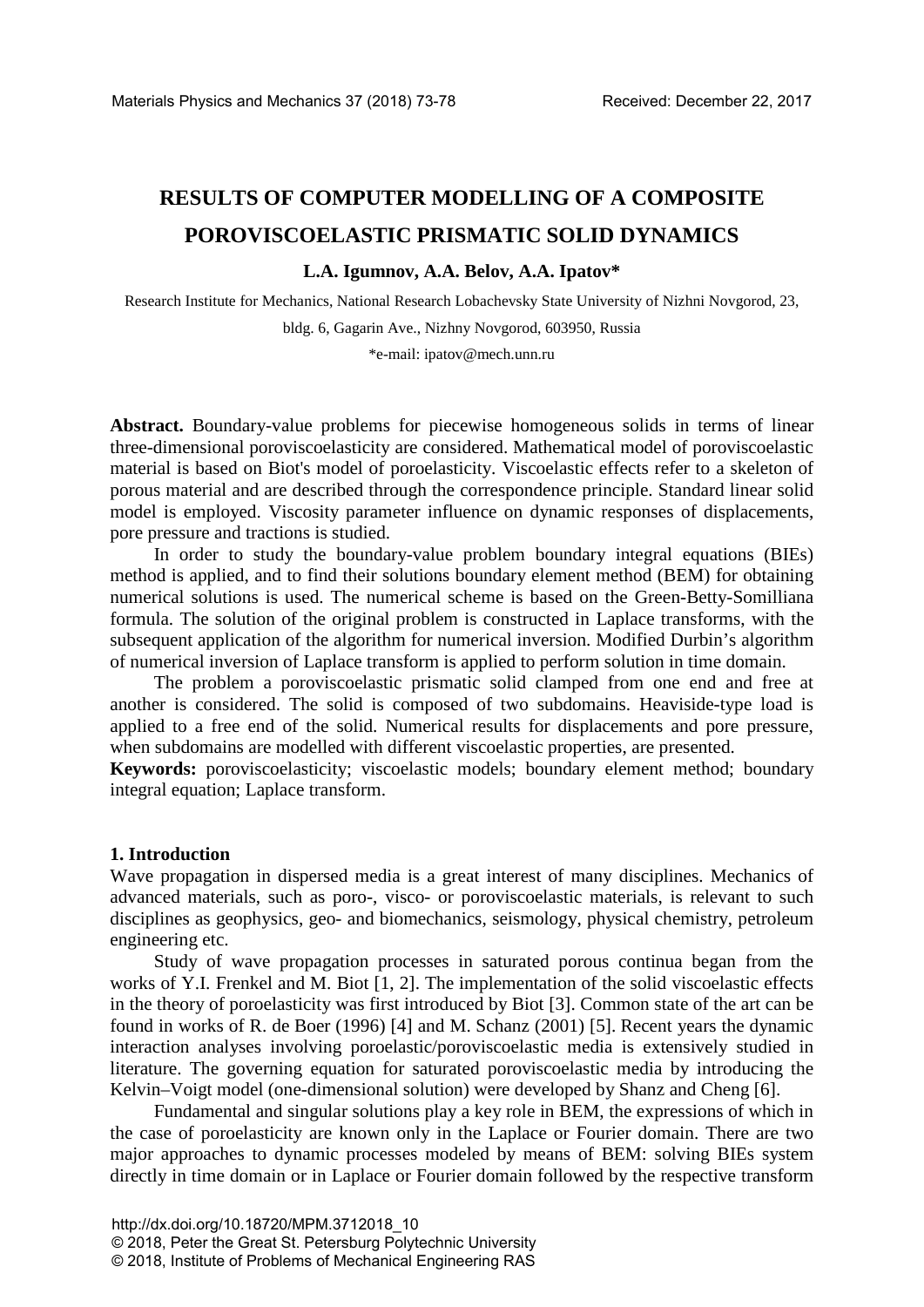inversion [7]. Classical formulations for BIEs method with their discretized realization and traditional BEM are successful approaches for solving three-dimensional problem [8].

The present paper is dedicated to the development of 3d poroviscodynamic problems numerical modeling technique based on using the Boundary Element Method in Laplace domain in case of inhomogeneous media. Inhomogeneous media is modeled as a piecewise homogeneous.

## **2. Problem formulation**

Basic poroelastic material is a two-phase material consisting of an elastic skeleton and compressible fluid or gas filler. Porous material of a volume *V* can be constructed as follows:  $V = V^f + V^s$ , (1)

where *V* is the total volume,  $V^f$  is the summary pore volume and  $V^s$  is the volume of the skeleton. It is assumed that filler can openly seep through the pores and all closed pores are assumed as a part of the skeleton. Then a correspondence principle is applied to the skeleton, so we extend poroelastic formulation to poroviscoelasticity.

Considering a boundary-value problem for Biot's model of fully saturated poroelastic continuum in Laplace domain in terms of 4 unknowns (displacements  $\overline{u}$  and pore pressure  $\bar{p}$ ), the set of differential equations take the following form [4]:

$$
G\overline{u}_{i,jj} + \left(K + \frac{G}{3}\right)\overline{u}_{j,jj} - (\psi - \beta)\overline{p}_{,i} - s^2(\rho - \beta\rho_f)\overline{u}_i = -\overline{F}_i,
$$
  
\n
$$
\frac{\beta}{s\rho_f}\overline{p}_{,ii} - \frac{\phi^2 s}{R}\overline{p} - (\psi - \beta)s\overline{u}_{i,i} = -\overline{a}, \quad x \in \Omega,
$$
  
\n
$$
\overline{u}'(x,s) = \widetilde{u}', \quad x \in \Gamma^u, \quad \overline{u}' = (\overline{u}_1, \overline{u}_2, \overline{u}_3, \overline{p}),
$$
  
\n
$$
\overline{t}'_n(x,s) = \widetilde{t}'_n, \quad x \in \Gamma^\sigma, \quad \overline{t}' = (\overline{t}_1, \overline{t}_2, \overline{t}_3, \overline{q}),
$$
\n(3)

where  $\Gamma^u$  and  $\Gamma^{\sigma}$  denotes boundaries for boundary conditions of 1st and 2nd kind respectively, G, K are elastic moduli,  $\phi = V^f / V$  is porosity,  $\overline{F}_i$ ,  $\overline{a}$  are bulk body forces,

$$
\beta = \frac{\kappa \rho_f \phi^2 s}{\phi^2 + s\kappa (\rho_a + \phi \rho_f)}, \ \psi = 1 - \frac{K}{K_s} \ \text{and} \ \ R = \frac{\phi^2 K_f K_s^2}{K_f(K_s - K) + \phi K_s(K_s - K_f)}
$$

are constants reflecting interaction between skeleton and filler,  $\kappa$  is permeability. Further,  $\rho = \rho_s(1-\phi) + \phi \rho_f$  is a bulk density;  $\rho_s$ ,  $\rho_a$ ,  $\rho_f$  are solid density, apparent mass density and filler density, respectively;  $K_{\epsilon}$ ,  $K_{\epsilon}$  are elastic bulk moduli of the skeleton and filler, respectively. Apparent mass density  $\rho_a = C \phi \rho_f$  was introduced by Biot to describe dynamic interaction between fluid and skeleton. *C* is a factor depending on the pores geometry and excitation frequency.

Poroviscoelastic solution is obtained from poroelastic solution by means of the elasticviscoelastic correspondence principle, applied to skeleton's constants *K* and *G* in Laplace domain. Forms of functions  $\overline{K}(s)$  and  $\overline{G}(s)$  are depended on chosen viscoelastic model.

In present paper, we employed standard linear solid model [8]:

$$
\overline{K}(s) = K^{\infty} \cdot \left[ (\beta_0 - 1) \frac{s}{s + \gamma} + 1 \right], \ \overline{G}(s) = G^{\infty} \cdot \left[ (\beta_0 - 1) \frac{s}{s + \gamma} + 1 \right].
$$
\n(4)

The equilibrium and instantaneous values of the relaxation function, associated with material moduli, are connected as follows:

$$
\beta_0 = K^0 / K^{\infty} = G^0 / G^{\infty} \,. \tag{5}
$$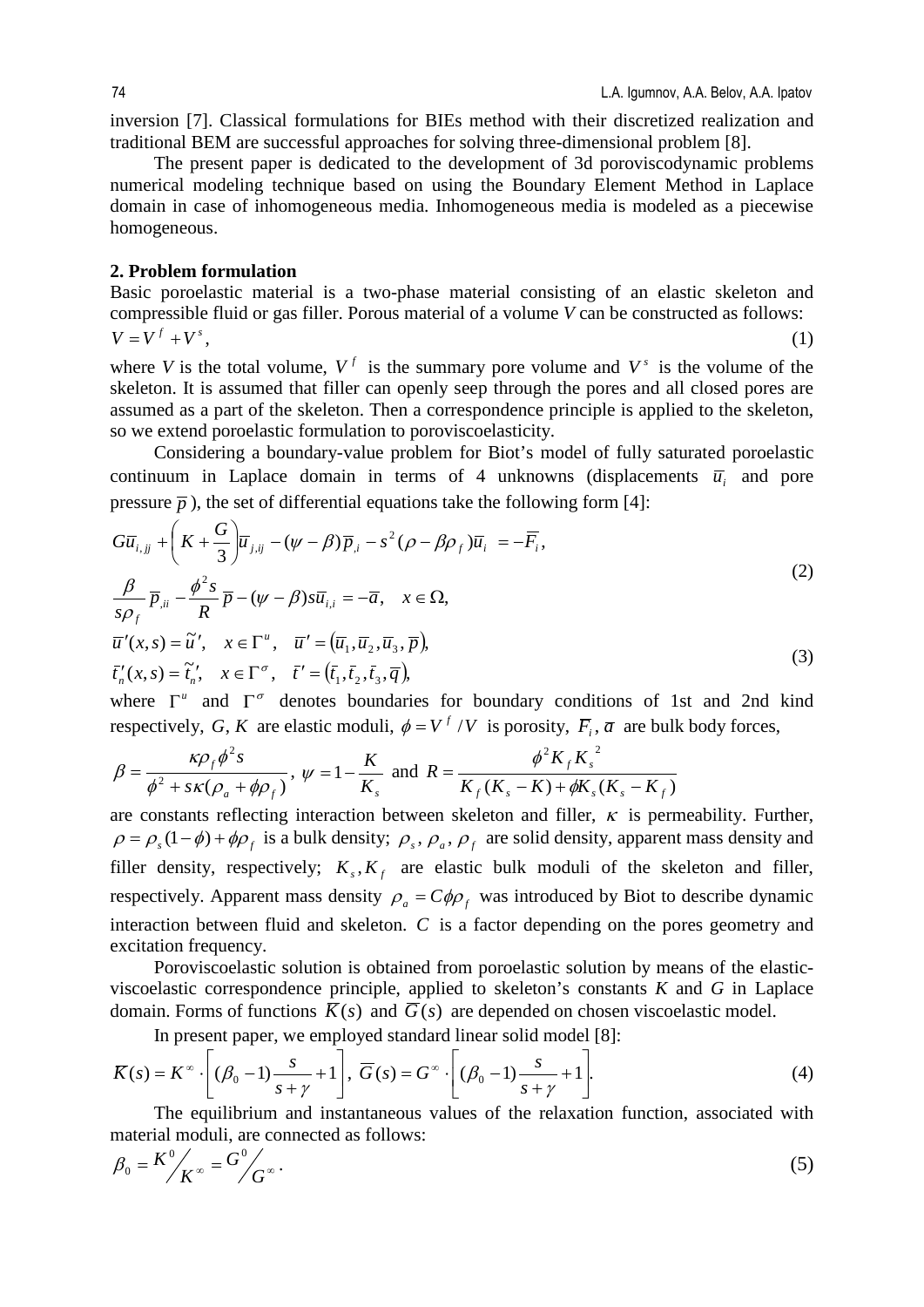Results of computer modelling of a composite poroviscoelastic prismatic solid dynamics 75

Equilibrium and instantaneous values are denoted by « $\infty$ » and « $0$ », respectively.

# **3. Boundary-element approach**

Boundary-value problem (2), (3) can be reduced to the BIE system as follows [8, 9]:

$$
\frac{1-\alpha_{\Omega}}{2}\nu_{i}(\mathbf{x},s)+\int_{\Gamma}\Bigl(T_{ij}(\mathbf{x},\mathbf{y},s)\nu_{i}(\mathbf{y},s)-T_{ik}^{0}(\mathbf{x},\mathbf{y},s)\nu_{i}(\mathbf{x},s)-U_{ij}(\mathbf{x},\mathbf{y},s)t_{i}(\mathbf{y},s)\Bigr)d\Gamma=0,\mathbf{x},\mathbf{y}\in\Gamma,
$$
\n(6)

where  $U_{ij}$ ,  $T_{ij}$  are the fundamental and singular solutions,  $T_{ij}^0$  contains the isolated singularities,  $\mathbf{x} \in \Gamma$  is an arbitrary point. Coefficient  $\alpha_{\Omega}$  equals 1 in the case of finite domain and −1 in the case of infinite domain.

Boundary surface of our homogeneous solid is discretized by quadrangular and triangular elements and triangular elements are assumed as singular quadrangular elements. The Cartesian coordinates of an arbitrary point of the element are expressed through the coordinates of the nodal points of this element, using shape functions of the local coordinates. Shape functions are quadratic polynomials of interpolation. We use reference elements: square  $\xi = (\xi_1, \xi_2) \in [-1, 1]^2$ and triangle  $0 \leq \xi_1 + \xi_2 \leq 1$ ,  $\xi_1 \geq 0$ ,  $\xi_2 \geq 0$ , and each boundary element is mapped to a reference one by the following formula:

$$
y_i(\xi) = \sum_{l=1}^{8} N^l(\xi) y_i^{\beta(k,l)}, \qquad i = 1, 2, 3,
$$
 (7)

where *l* is the local node number in element *k*,  $\beta(k, l)$  is the global node number,  $N^l(\xi)$  are the shape functions. Goldshteyn's displacement – stress mixed model is performed. To discretize the boundary surface eight-node biquadratic quadrilateral elements are used, generalized displacements and tractions are approximated by linear and constant shape functions, respectively.

Subsequent applying of collocation method leads to the system of linear equations. As the collocation nodes, we take the approximation nodes of boundary functions. Gaussian quadrature is used to calculate integrals on regular elements. However, if an element contains a singularity, algorithm of singularity avoiding or order reducing is applied. When singularity is excluded, we use an adaptive integration algorithm. An appropriate order of Gaussian quadrature is chosen from primarily known necessary precision, if it is impossible, the element is subdivided to smaller elements recursively.

Solving the system of linear equations leads to the solution of the initial boundary-value problem in Laplace domain. Durbin's method [10] with variable integrating step is used for numerical inversion of Laplace transform in order to obtain solution in time domain:

$$
f(0) \approx \sum_{l=1}^{n} \left[ \frac{\left( F_{l+1} + F_l \right) \Delta_l}{2\pi} \right] \tag{8}
$$

$$
\Delta_l = \omega_{l+1} - \omega_l \tag{9}
$$

$$
f(t) \approx \frac{e^{\alpha t}}{\pi^2} \sum_{l=1}^n \left[ \frac{F_{l+1} - F_l}{\Delta_l} \left( \cos(\omega_{l+1}t) - \cos(\omega_l t) \right) + \frac{G_{l+1} - G_l}{\Delta_l} \left( \sin(\omega_{l+1}t) - \sin(\omega_l t) \right) \right]
$$
(10)

where 
$$
F_l = \text{Re}\left[\overline{f}(\lambda + i\omega_l)\right]
$$
,  $F_{l+1} = \text{Re}\left[\overline{f}(\lambda + i\omega_{l+1})\right]$ ,  $G_l = \text{Im}\left[\overline{f}(\lambda + i\omega_l)\right]$ ,

$$
G_{l+1} = \text{Im} \left[ \overline{f} (\lambda + i \omega_{l+1}) \right].
$$
  
Our numerical approach was checked by comparison with analytical solut

Our numerical approach was checked by comparison with analytical solution in problem of homogeneous isotropic prismatic solid under Heaviside type load [11].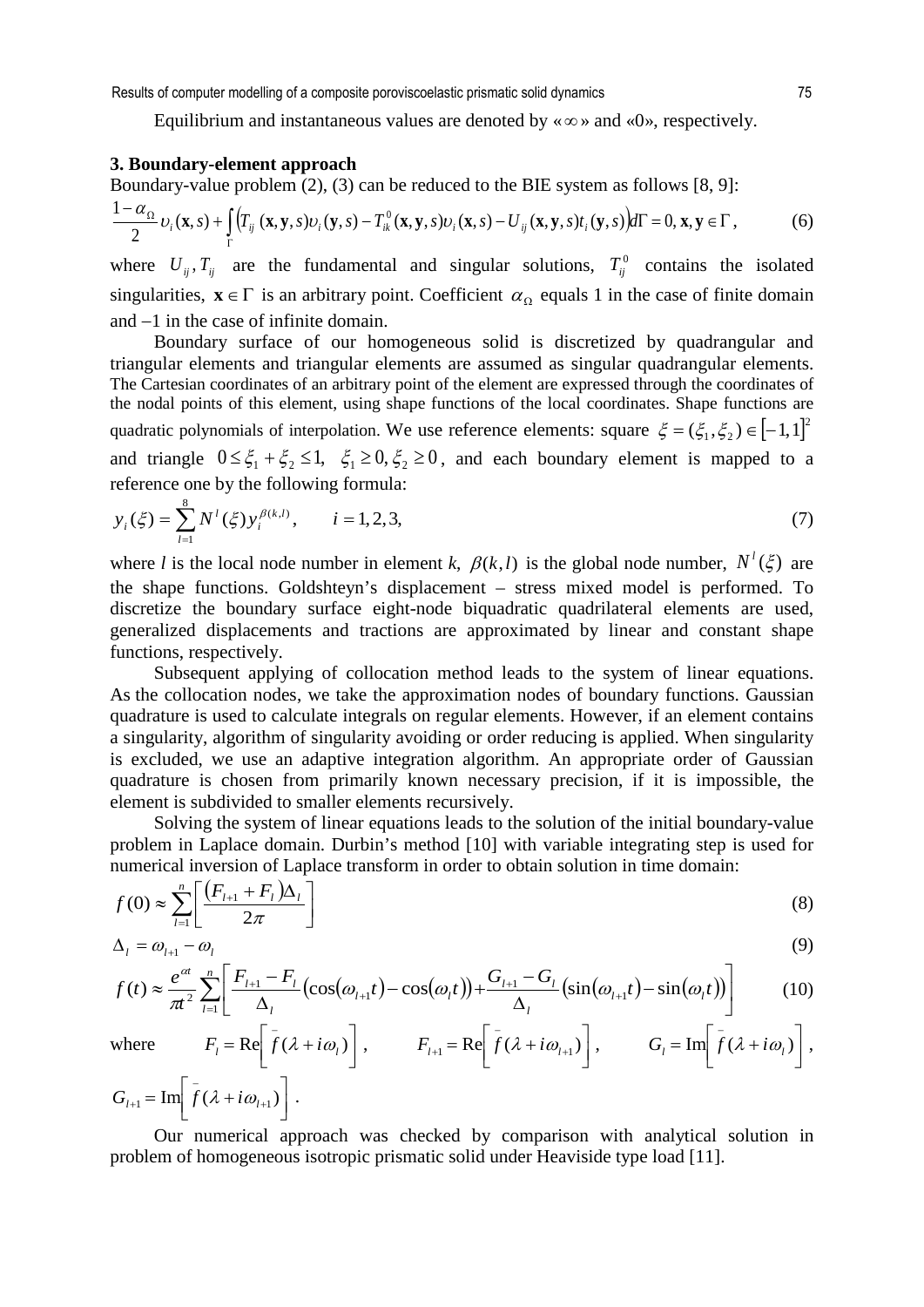## **4. Numerical example**

The problem of composite poroviscoelastic prismatic solid, clamped at one end and subjected to a Heaviside type load  $t_2 = 1N/m^2$  at another end, is considered. Point *C* is at the clamped face, point *A* is at the loaded face (Fig.1). The length of the beam is 3 m. Solid is divided into two subdomains the 1st one is on at the clamped end, the 2nd one is at loaded end. Basic poroelastic material is Berea sandstone. Material constants are:  $K = 8.10^9$  N/m<sup>2</sup>.  $G = 6.10^9$  N/m<sup>2</sup>,  $\rho = 2458$  kg/m<sup>3</sup>,  $\phi = 0.66$ ,  $K_s = 3.6 \cdot 10^{10}$  N/m<sup>2</sup>,  $\rho_f = 1000$  kg/m<sup>3</sup>,  $K_f = 3.3 \cdot 10^9$  N/m<sup>2</sup>,  $k = 1.9 \cdot 10^{-10}$  m<sup>4</sup>/(N·s).

The observation point is point *B*, which is situated on the axis  $x_2$  in 1.5 m from loaded end, see Fig. 1. Boundary-element mesh visualization is present in Fig. 2.



Fig. 1. Problem statement. **Fig. 2.** Boundary-element mesh.

Elastic skeleton parameters of poroelastic medium are taken as equilibrium modules of viscoelastic model. Viscoelastic model parameters are:  $\beta_0 = 4$ ,  $\gamma_1$  and  $\gamma_2$  are viscosities in each subdomain, respectively.



**Fig. 3.** Displacement  $u_2$  at point *B* in case of standard linear solid model.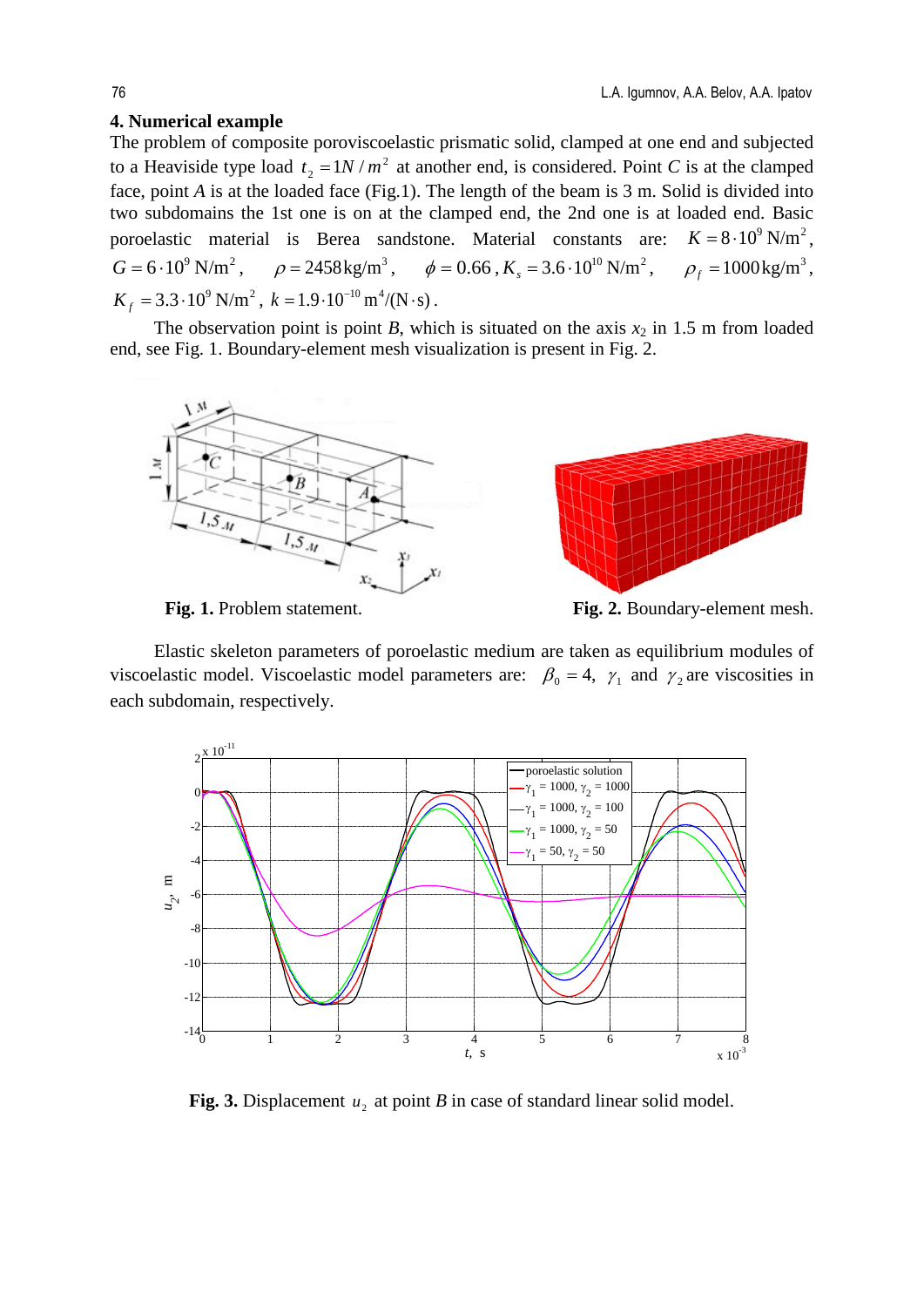

**Fig. 4.** Pore pressure *p* in case of standard linear solid model.



**Fig. 5.** Tractions  $t_2$ , at point *B* in case of standard linear solid model.

## **5. Conclusions**

In present work we obtained a solution of the problem of a Heaviside-type load acting on a composite prismatic poroviscoelastic solid. The poroviscoelastic media modelling is based on Biot's theory of fully saturated poroelastic material in combination with the elastic-viscoelastic corresponding principle. Numerical solutions for displacement  $u_2$ , pore pressure  $p$  and traction  $t_2$  of three dimensional dynamic poroviscoelasticity in the case of standard linear solid model are presented on Figs. 3 – 5, respectively. An influence of viscoelastic model parameters on dynamic responses of boundary functions is studied.

*Acknowledgements. The work was supported by RFBR, grants Nos. 15-48-02333, 15-08-02817.*

#### **References**

[1] M.A. Biot // *J. Acoust. Soc. Am.* **12** (1941) 155.